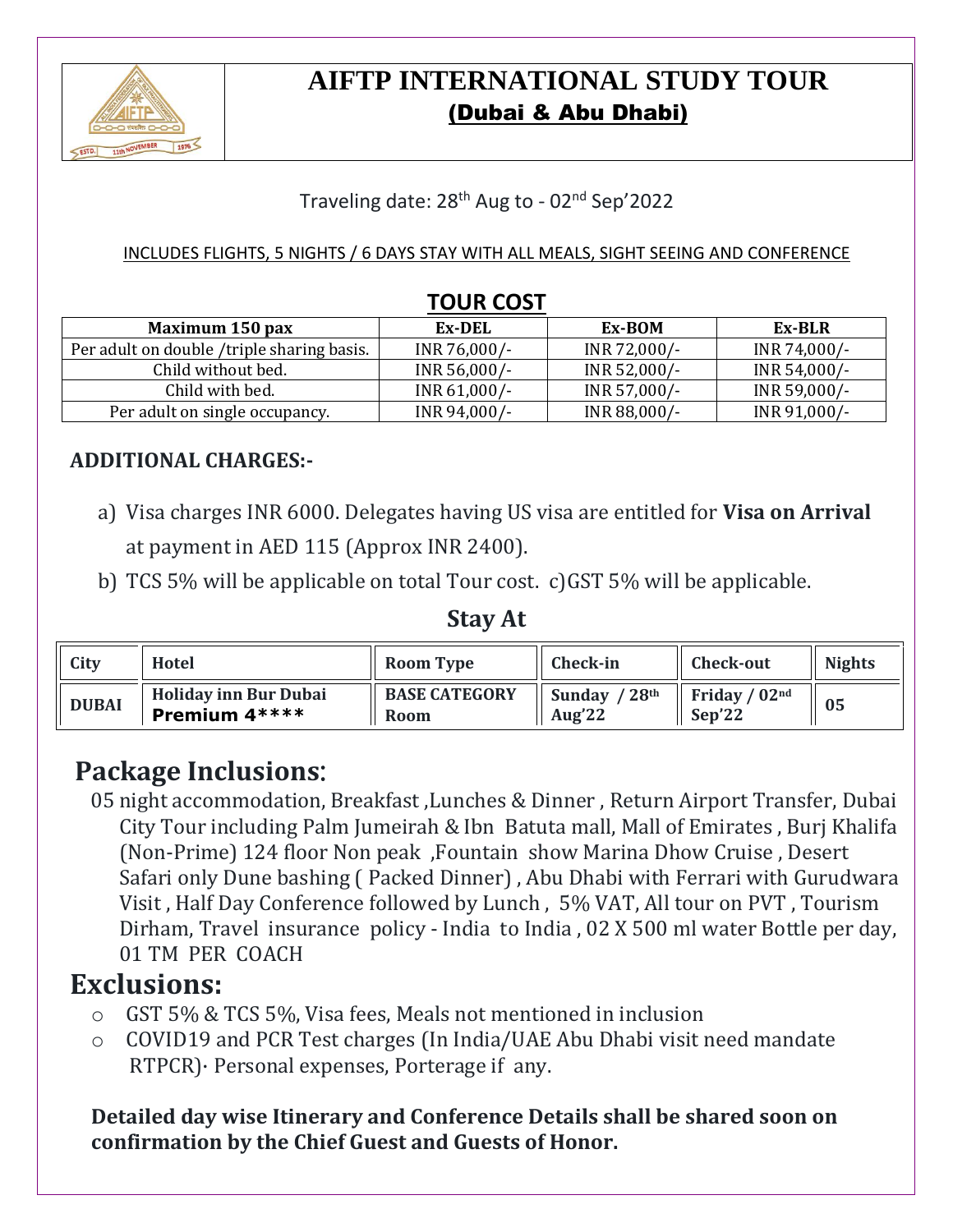#### **FLIGHT BY INDIGO EX-BOM**

| <b>LA-DUIVI</b> |             |                  |                           |                  |                |
|-----------------|-------------|------------------|---------------------------|------------------|----------------|
| <b>From</b>     | To <b>I</b> | <b>FLIGHT NO</b> | <b>TOUR OPERATING DAY</b> | <b>Departure</b> | <b>Arrival</b> |
| <b>BOM</b>      | <b>DXB</b>  | 6E 1768          | 28-Aug                    | 02:25            | 04:00          |
| <b>DXB</b>      | <b>BOM</b>  | 6E 62            | 02-Sep                    | 22:00            | 02:50          |

#### **EX - BLR**

| <u>From </u> | To.        | <b>FLIGHT NO</b> | <b>TOUR OPERATING DAY</b> | <b>Departure</b> | <b>Arrival</b> |
|--------------|------------|------------------|---------------------------|------------------|----------------|
| <b>BLR</b>   | <b>DXB</b> | 6E 95            | 28-Aug                    | 08:15            | 10:50          |
| <b>DXB</b>   | <b>BLR</b> | 6E 96            | 02-Sep                    | 23:10            | 05:05          |

#### **EX - DEL**

| <b>From</b> | ٥          | <b>FLIGHT NO</b> | <b>TOUR OPERATING DAY</b> | <b>Departure</b> | <b>Arrival</b> |
|-------------|------------|------------------|---------------------------|------------------|----------------|
| DEL         | <b>DXB</b> | 6E 23            | 28-Aug                    | 07:20            | 09:40          |
| <b>DXB</b>  | del        | 6E 24            | 02-Sep                    | 19:40            | 00:50          |

#### **Payment policy**

| <b>Payment terms</b>          | <b>Booking Deposit (%)</b> |  |  |
|-------------------------------|----------------------------|--|--|
| Till 20 <sup>th</sup> June'22 | 50% of the Tour Cost       |  |  |
| Till 20 <sup>th</sup> July'22 | 100% of the Tour Cost      |  |  |

#### **Cancellation policy**

| <b>Cancellation Terms</b>       | Refund amount (%)   |
|---------------------------------|---------------------|
| After 10th August'22            | 0%                  |
| Upto 10 <sup>th</sup> August'22 | 15% of the Deposit  |
| Before 31 <sup>st</sup> July'22 | 75% of the Deposit  |
| Before 30th June'22             | 90% of the deposit. |

**Bank Detail: A)**

| Bank name        | Indusind                                        |  |  |  |
|------------------|-------------------------------------------------|--|--|--|
| A/c holder       | Thomas Cook India Ltd                           |  |  |  |
| A/c number       | 603000586372                                    |  |  |  |
| <b>Branch</b>    | New Delhi, Barakhamba Road, Dr Gopal Das Bhawan |  |  |  |
| <b>IFSC Code</b> | INDB0000005                                     |  |  |  |
| B)               |                                                 |  |  |  |
| <b>Bank name</b> | <b>HDFC BANK LTD</b>                            |  |  |  |
| A/c holder       | <b>TC Tours Ltd</b>                             |  |  |  |
| A/c number       | 00600330012604                                  |  |  |  |
| <b>Branch</b>    | Mumbai                                          |  |  |  |
| <b>IFSC Code</b> | HDFC0000060                                     |  |  |  |